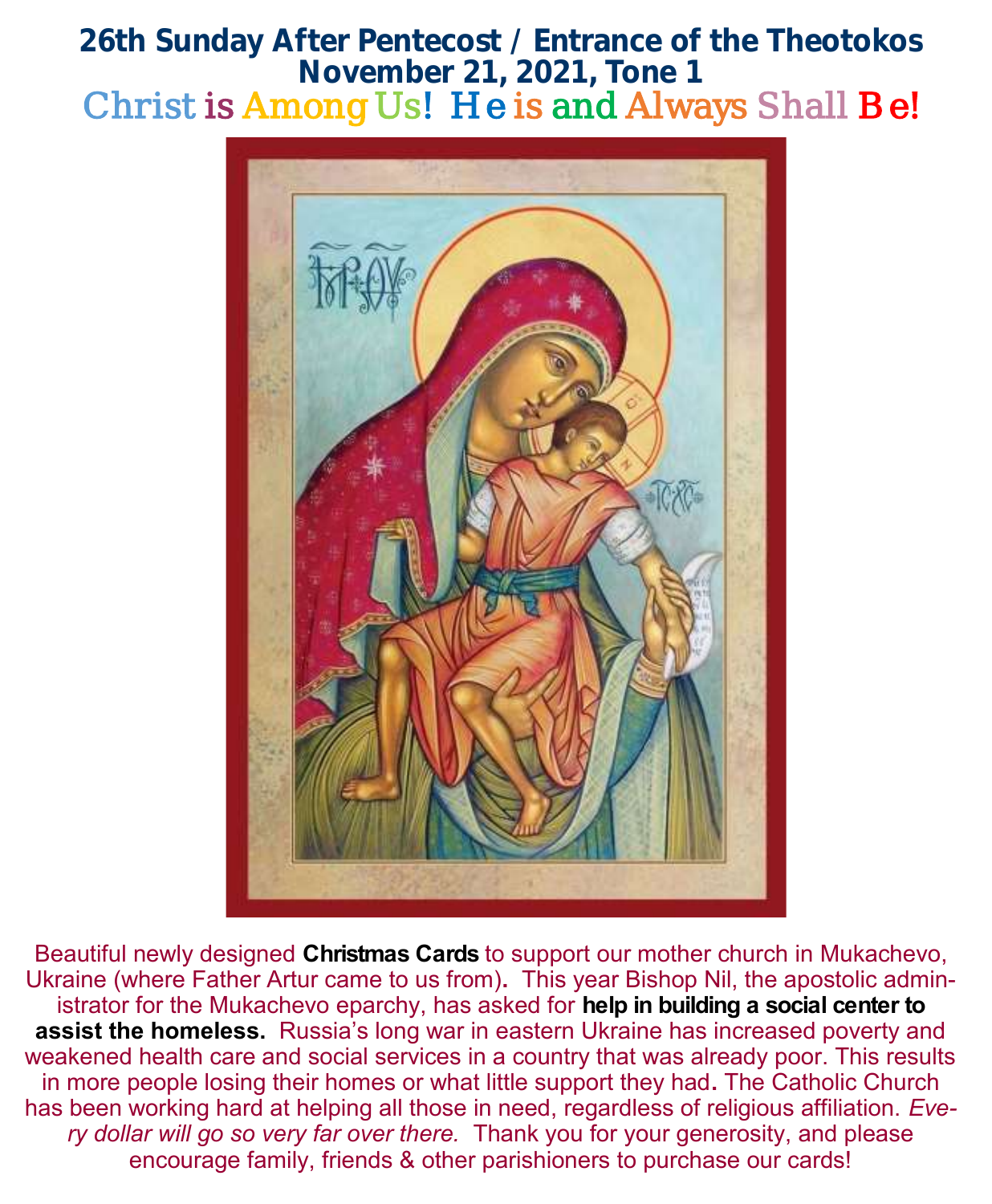**Holy Protection of Mary Byzantine Catholic Eparchy of Phoenix Most Reverend Thomas J Olmsted Apostolic Administrator** 

**Our Lady of Perpetual Help Byzantine Catholic Church 1837 Alvarado Dr. NE, Albuquerque, NM 87110 Parish office: (505) 256-1539 www.olphnm.org**

**Father Artur Bubnevych, Pastor Rectory (505) 268-2877 abbaolph@gmail.com** 

**Father Christopher Zugger pastor emeritus (505) 256-1787 Frchris.zugger@gmail.com www.frchriszugger.com** 

**Father Tyler Strand (516) 661-0883 tylerastrand@yahoo.co.uk**

# May the Lord Bless your kindness and generosity to His House!



## **OFFICE HOURS:**

Monday—Friday 10:00 am—4:00 pm Thursday OFF

**THEOSIS:** 2nd & 4th Thursday Bible Study 6:45 pm / Zoom

# **Advisory Board**

Fr. Chris Zugger, Dan Riley, Rafael Plut, Jeff Brewer, Michael Grega, Alicia Wells

# **Finance Council**

Matthew Blain, Maria Alden

# **Confession (Mystery of Reconciliation**):

9:15—10:00 am on Sundays, before or after weekday Liturgies, or by appointment with Father

### **Mysteries of Baptism/Chrismation/ Eucharist**:

Must be arranged three months in advance.

(Pre-Jordan requirement)

# **Mystery of Crowning:**

Must be arranged six months in advance (Pre-Cana requirement)

**Sick and Shut-Ins:** It is the family's responsibility to notify the parish office when a parishioner is in the hospital or confined to home because of sickness or old age. Father will bring the confined person the Holy Mysteries on a regular basis. It is recommended that one receive the Anointing of the Sick before any major surgery. Please don't let the priest be last to know that someone is ill!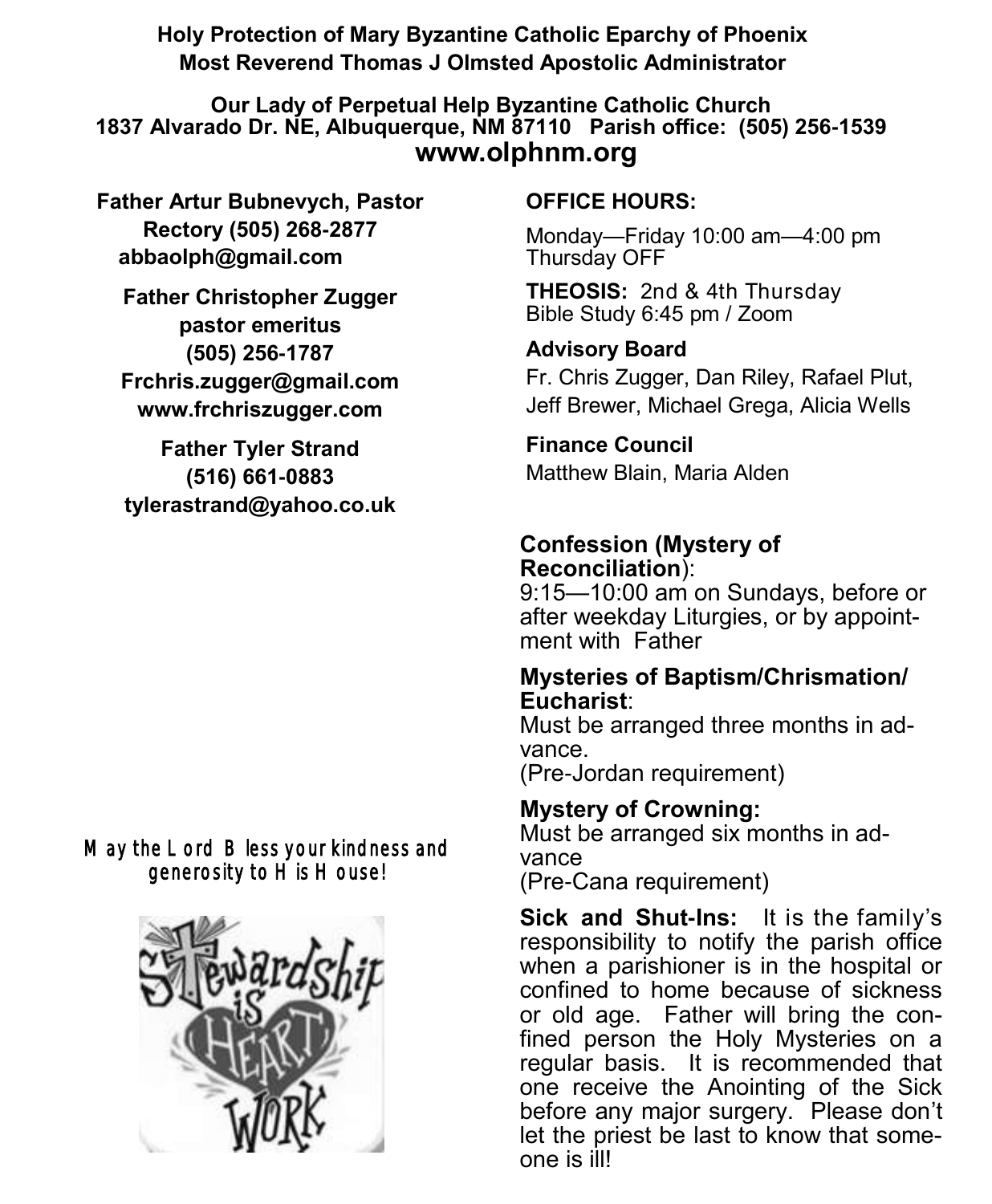|                                           | Welcome to our Church! If you are looking for a spiritual home, contact Father Artur/Fr Chris<br>or the office staff for more information. God bless you!<br>Eph 5:9-19 & Heb 9:1-7; Lk 12:16-21 & Lk 10:38-42 & 1:27-28                                                                                                                                                                        |
|-------------------------------------------|-------------------------------------------------------------------------------------------------------------------------------------------------------------------------------------------------------------------------------------------------------------------------------------------------------------------------------------------------------------------------------------------------|
| YouTube<br>Live                           | 8:30 am Rosary; 9:00 am Matins, Confessions<br>10:00 am Divine Liturgy for Parish Family, Benefactors and Friends<br>Eternal Lamp: + Patricia Rajala by Ann Rajala                                                                                                                                                                                                                              |
| Nov 22 Mon                                | Philemon and Others Apostles/ 1 Tim 5:1-10; Lk 17:20-25                                                                                                                                                                                                                                                                                                                                         |
|                                           | 9:00 am Divine Liturgy / +Austin Franklin Hollar by Mary Alice Cooper                                                                                                                                                                                                                                                                                                                           |
| Nov 23 Tue                                | Amphilochius and Gregory Bishops / 1 Tim 5:11-21; Lk 17:26-37                                                                                                                                                                                                                                                                                                                                   |
|                                           | 9:00 am Divine Liturgy / +Austin Franklin Hollar by Mary Alice Cooper                                                                                                                                                                                                                                                                                                                           |
| Nov 24 Wed                                | Catherine Great Martyr / 1 Tim 5:22-6:11; Lk 18:15-17 & 26-30<br>4:30-5:34 pm Philokalia Prayer & Discussion Group<br>5:30 pm OLPH Devotions<br>6:00 pm Divine Liturgy / God's Blessing on 32nd Wedding Anniversary<br>of Barbara and Sven by Svenssons                                                                                                                                         |
| Nov 25 Thu                                | Thanksgiving Day / Clement and Peter Pope and Bishop<br>1 Tim 6:17-21; Lk 18:31-34                                                                                                                                                                                                                                                                                                              |
|                                           | 9:00 am Divine Liturgy / God's Blessing on Jeff Brewer                                                                                                                                                                                                                                                                                                                                          |
| Nov 26 Fri                                | Alypius the Stylite Venerable / 2 Tim 1:1-2 & 8-18; Lk 19:12-28                                                                                                                                                                                                                                                                                                                                 |
|                                           | No Divine Liturgy (Dispensation from fasting for OLPHers)                                                                                                                                                                                                                                                                                                                                       |
| Nov 27Sat                                 | James the Persian Martyr / Gal 5:22-6:2; Lk 10:19-21                                                                                                                                                                                                                                                                                                                                            |
| Nov 28 Sun                                | 27th Sunday After Pentecost / Eph 6:10-17; Lk 13:10-17                                                                                                                                                                                                                                                                                                                                          |
| <b>YouTube LIVE</b><br><b>ECF Classes</b> | 4:00 pm Great Vespers (YouTube Live)<br>Hebrew Scriptures for Sunday:<br>Genesis 3:1-19; Isaiaah 7:10-17; Isaiah 8:1-4.9-13<br>5:00 pm Divine Liturgy / +Vladislav Gunner<br>by Meilami, Trevor, Natalya and Kristina<br>8:30 am Rosary; 9:00 am Matins, Confessions<br>10:00 am Divine Liturgy for Parish Family, Benefactors and Friends<br>Eternal Lamp: Svensson's 32nd Wedding Anniversary |

**YOUTUBE LIVE-STREAMING**: OLPH Sunday / Holy Day Liturgies are available on YouTube. The link is [https://youtube.com/c/olphmedia.](https://youtube.com/c/olphmedia) Please click the "Subscribe" button to make it easier for you to find the channel in the future. Please, send your feedback about the quality of the live stream / comments / suggestions to Dan Riley: [riley.dan@gmail.com](mailto:riley.dan@gmail.com)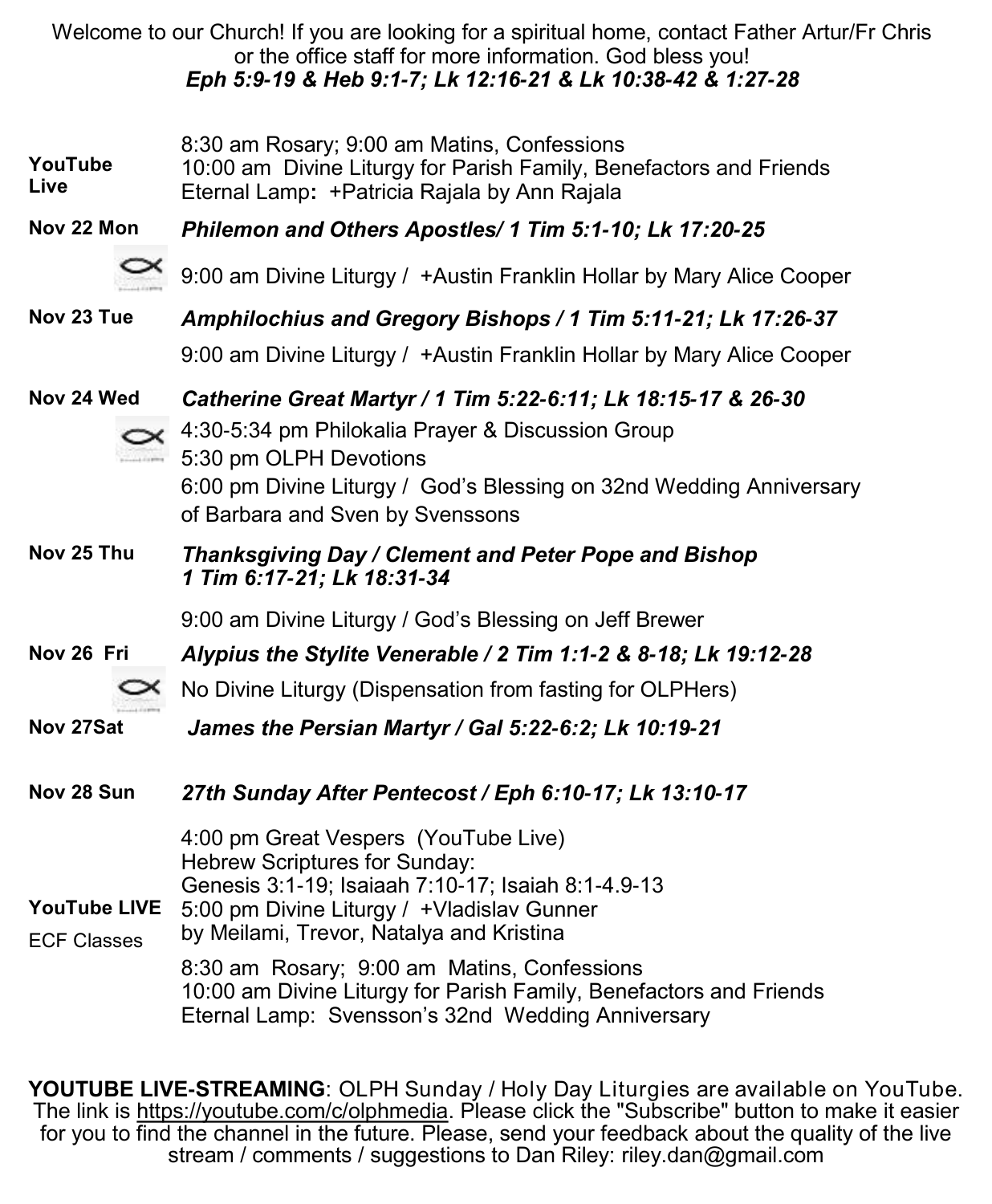#### **Remember Those Who Request Our Prayers:**

Physician and Help of Those in sickness, Redeemer and Savior of the infirm; O Master and Lord of all, grant healing to your servants. Be clement, show mercy to those who have sinned much, and deliver them, O Christ, from their Iniquities, that they may glorify your might divine

Sharif Rabadi Jenny Ford Priscilla Hughes Marilyn Fore Sven & Barbara Svensson Laurie Bienz Brent Dodson-Sands John & Maria Alden Lara Davis Jessica Pieniadz RhondaGlasscock Buster Miscusi Barbara De Lap Irene Bradley Soriah Chavez

Abraham Haddad Marianne Gerace Lori Medina Michael Baron Gabriel Preisler Todd Bailey Fr Chris Zugger Marcie Dark Michael Grega

Paola Terlaza Ruth Sousa Linda Granci Vicki Frank **Christopher** Barlow Tracy McTernan Scott Fafrak Jordan Smith Rebecca Baia Janet Worthington Patti Klinkovsky Matt Williamson

#### **Intentions of the Rosary:**

1st Decade: Help for persecuted Catholics, especially in communist and Islamic states

2nd Decade: Spiritual and physical growth of our parish and the Byzantine Catholic Church

3rd Decade: Increase in vocations to priesthood, diaconate, and consecrated life to serve the Byzantine Catholic Church 4th Decade: Repose of the souls who have no one praying for them

5th Decade: Healing of the sick in body, mind and soul *The joyful mysteries are recited from now until January 4.*

#### **Holy Father's Intentions for November People Who Suffer from Depression**

We pray that people who suffer from depression or burn-out will find support and a light that opens them up to life.



Vocation Icon Today: Fedorowich Family Next Sunday: Carol Donlin

"…Tonight your soul is demanded of you." We are not our own, and this is equally true of the blessings in our lives. Jesus speaks sternly of the need to understand this so that we can be "rich toward God". If you are blessed with the richness of a calling from God to be a priest, deacon monk or nun, will you answer it with the same yes that we see in the Theotokos and the saints? To learn more, contact the Vocations Office at 206-329-9219 or email: [vocations@ephx.org](mailto:vocations@ephx.org%20)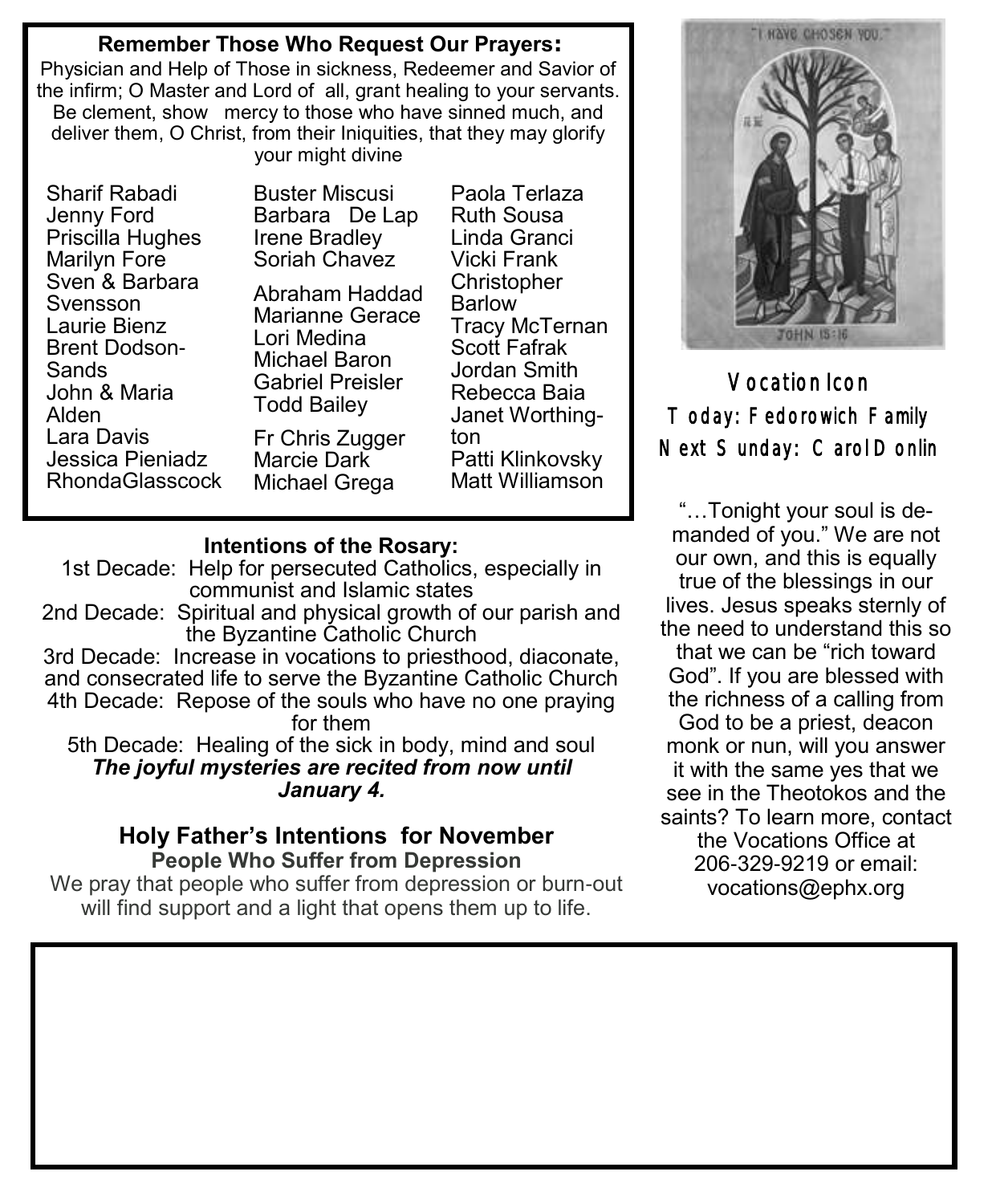# **November 28, 2021**

Cantor: Evie Jilek Reader: Brook Jilek Altar Server: Michael Grega Trojca: Alaina & Nicky Riley Counters: Rafael Plut, Ann Rajala

### **Propers for 11/28/2021 27th Sunday after Pentecost Tone 2**

**Troparion -** 130 *v. Glory...*  **Kontakion -** 131 *v. Now & Ever...* **Theotokion** - 406 **Prokeimenon & Alleluia -** 132 **Our Father -** 67

# **OLPH Prayer Warriors**

Sunday (Zoom). Send your prayer requests to Patricia at pocb@unm.edu THE PRAYER WARRIORS IS OPEN TO EVERYONE--WOMEN, MEN, & CHILDREN (children who have their parents' permission)! Please join us!!

11/28, God as Shepherd

# **Barbara's Hall Report**

.Thanks to the Jileks who made yummy tacos for all! Now we will have Taco Sundays as well as Taco Tuesdays!

#### **THE BYZANTINE CATHOLIC EPARCHY OF PHOENIX**

subscribes to the *Charter for the Protection of Children and Young People*

adopted by the United States Catholic Conference of Bishops. The Eparchy, within all its parishes, institutions and programs, is committed to assuring a safe environment in ministry for its children and young people that conforms to the Charter requirements. For information regarding the Eparchial Safe Environment Program, please contact: **Dcn. Michael Hanafin** Safe Environment Program Coordinator Cell: (480) 387-5182 Email: dcnhanafin@ephx.org **Sbdcn. Paul F. Kilroy** Asst. Safe Environment Program Coordinator Office: (602) 861-9778 / Cell: (702) 498-5972 Email: [sbdcnkilroy@ephx.org](mailto:sbdcnkilroy@ephx.org) **Dr. Caroline Bonham** Victim Assist Coordinator - Cell: (505) 314-3943 Email: [victimassistanceofphoenix@gmail.com](mailto:victimassistanceofphoenix@gmail.com)

### **ONLINE GIVING / ONLINE TITHING**

is available on our website: For those parishioners who can't attend in person or traveling or anyone who find this more convenient, we just set up a new way to tithe online using your credit card or debit card information. You can do a one-time donation or setup weekly donations!! You will receive a receipt and statement immediately after donating. The software takes a very small percentage of the donation, but its worth it for the ease of the system. You can donate using your computer / smartphone [https://www.ol phnm.org/giving.](https://www.olphnm.org/giving) 

**Byzantine Wall Calendars for 2022** are now available !!!!!

**ATTENTION!** We are updating Parish Directory for 2021. If there have been any changes to your address, phone or email please, report to the Parish office: 505-256-1539 or talk to Ann.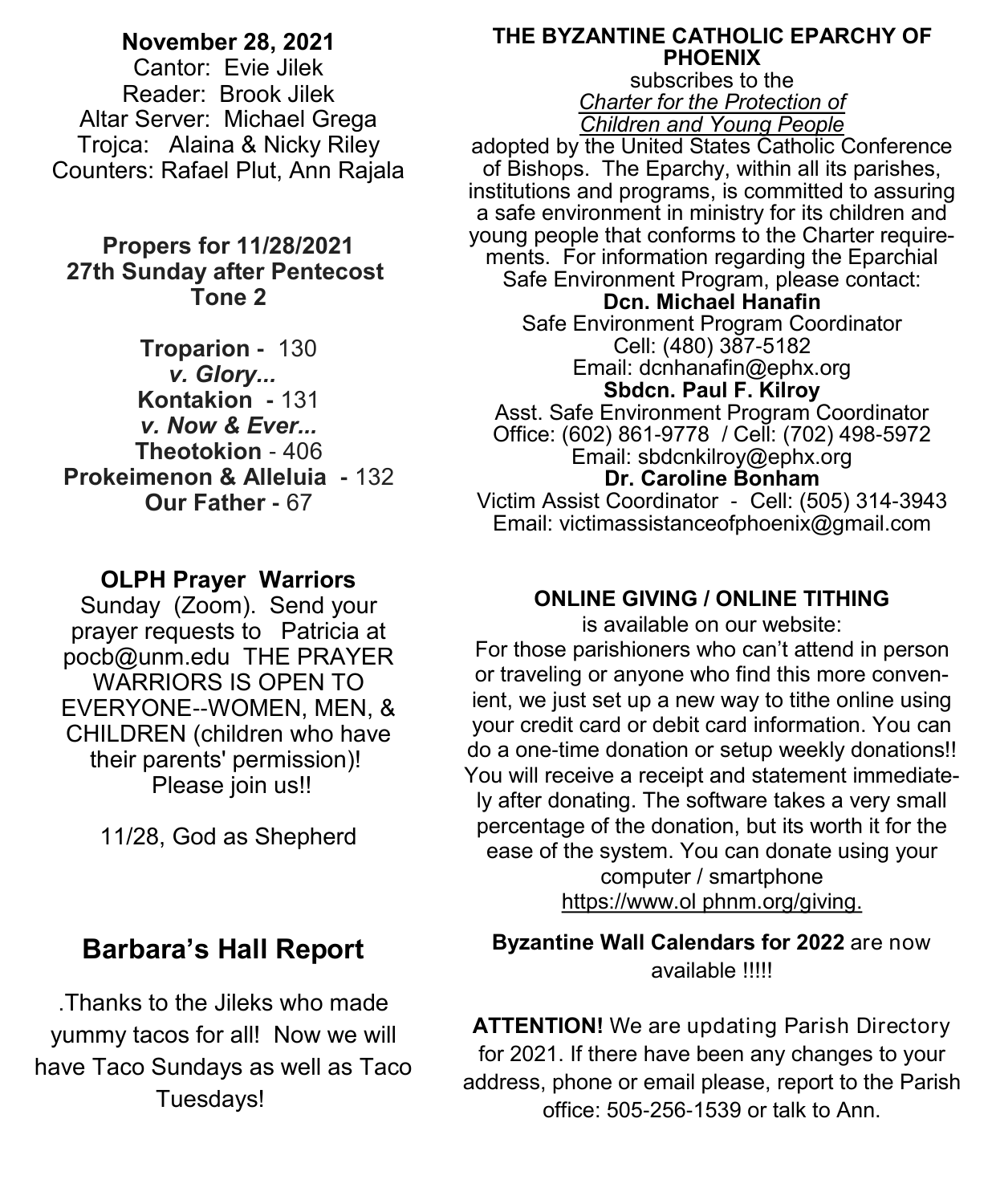**Please, sign up TODAY for the Traveling Pilgrim Vocation Icon in 2022** Dear Parish Family, the Love of Christ presses us to respond generously to God's call in our lives. We are all called to pray for vocations to Saintly Christian Marriage, to the Priesthood, the Diaconate and the Religious Life. Prayer is an invisible but essential ministry in the Church. This is an important way to be involved in vocation ministry. Sign up to have the Pilgrim Vocation Icon in your home. You will be greatly blessed.

**Annual OLPH Angel Tree:** The parishioners of OLPH are being asked by St. Nicholas to open up their hearts again this Christmas season and participate in our annual Angel Tree. We have through St. Nicholas' Day—Sunday, December 5th—to bring our checks and cards.

> The Angel Tree display has two boxes one for the orphanage and one for the seminarians.

This year we are excited to collect monetary donations for the Korolevo orphanage in Ukraine. If you wish to donate to the orphanage, please make checks payable to the Mission Society with a note at the bottom.

We are collecting Amazon gift cards for the 9 seminarians at the Byzantine Catholic Seminary of SS Cyril and Methodius, where our beloved Thomas is studying. We would like these Amazon gift cards to be in denominations of \$10 and \$25 (\$25 is about what it costs for our seminarians to buy a book). These gift cards can be found at Smith's grocery stores (either in store or on-line), Wal-Mart, Albertsons and anywhere other gift cards are sold. We are also collecting Christmas cards and notes of encouragement for the seminarians. If you want to specifically address a card to Thomas, simply put his name on the front of the envelope and it will be given to him. Please prayerfully consider helping St. Nicholas spread joy this Christmas season.

The **Presentation of the Theotokos** into the Temple, also called **The Entrance of Our Lady into the Temple**, is one of the Twelve [Great Feasts](http://orthodoxwiki.org/Great_Feasts) of the Byzantine Rite, celebrated on [November 21.](http://orthodoxwiki.org/November_21)

The earliest source of this feast is the non-canonical\* *[Protoevangelium of James](http://orthodoxwiki.org/Protoevangelion_of_James)*, also called the *Infancy Gospel of James,* composed in Syria around 150 AD. This "gospel" is a mix of some facts from Matthew and Luke, but includes fanciful stories, in which the author basically writes what he thought should have happened. The point of the stories is to emphasize Jesus' divinity, the celibacy of Joseph and Mary, and Mary's perpetual virginity against various heretical movements that denied all of these.

In this legendary story, Mary was solemnly received in the Temple by the priest [Zacharias,](http://orthodoxwiki.org/Zacharias) the father of [John the Baptist.](http://orthodoxwiki.org/John_the_Baptist) She was supposedly led inside, accompanied by virgins, to live inside the Holy of Holies, to prepare her to become the living sanctuary of God when she would conceive the Divine Child. She was fed only with bread by the angels, until the age of twelve when she was betrothed to Joseph, who was an old man.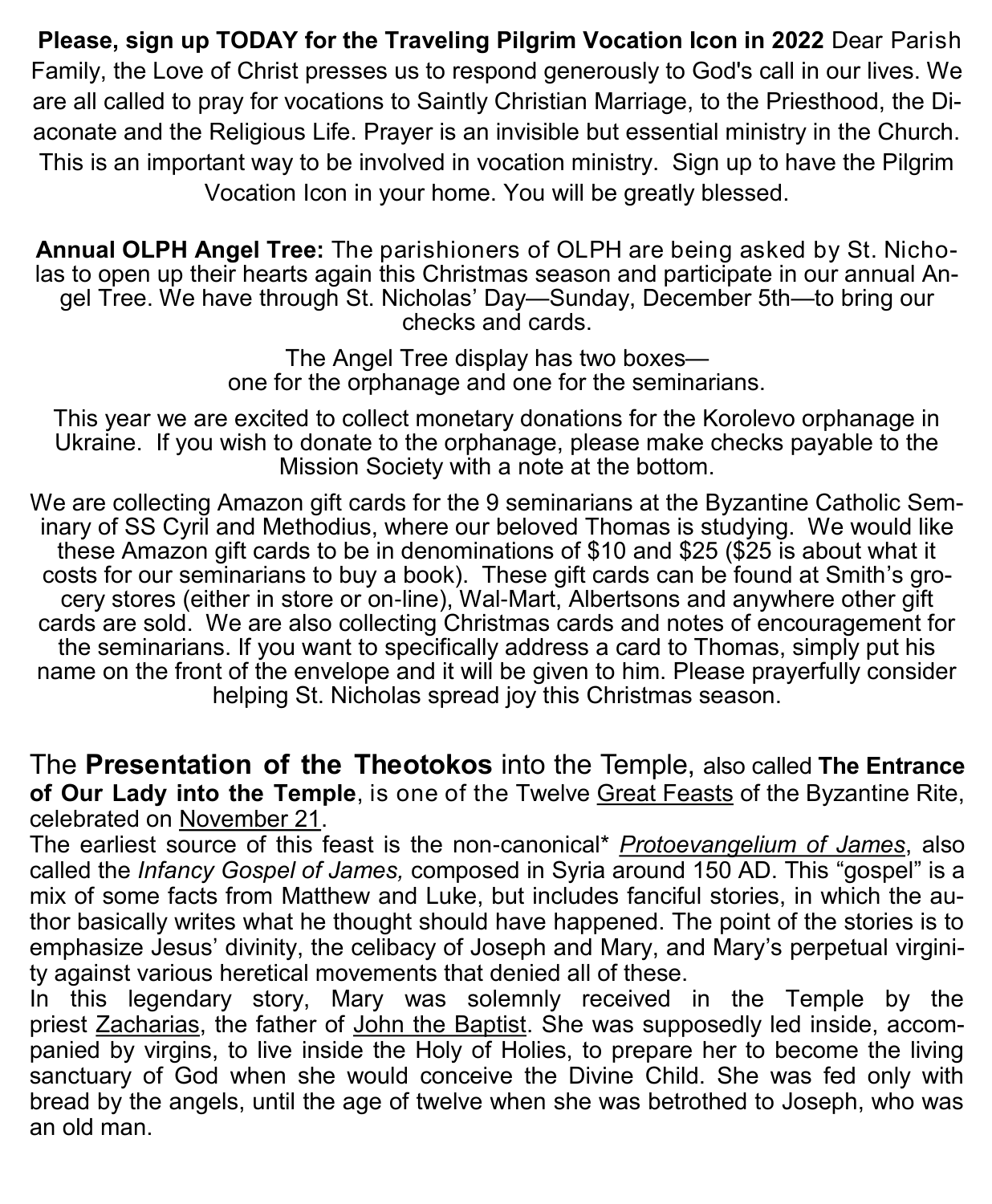In this legendary story, Mary was solemnly received in the Temple by the priest [Zacharias,](http://orthodoxwiki.org/Zacharias) the father of [John the Baptist.](http://orthodoxwiki.org/John_the_Baptist) She was supposedly led inside, accompanied by virgins, to live inside the Holy of Holies, to prepare her to become the living sanctuary of God when she would conceive the Divine Child. She was fed only with bread by the angels, until the age of twelve when she was betrothed to Joseph, who was an old man.

This so-called gospel was written with scant knowledge of Judaism and its practices, as a little girl would never have been admitted into the Holy of Holies. **So why commemorate liturgically something which we know , through biblical archaeology and Jewish studies, to have never taken place? Here is the primary meaning:** 

the symbolism of *today links the Holy-of-Holies in the Temple with the womb of Mary which will become the living chamber of the Most High God.* Also, it emphasizes the *specialness of Mary as a person*: she is indeed an all-pure and all-holy virgin. Finally, living on bread brought by angels obviously prefigures the Holy Eucharist, the Angelic Bread, the *Panis Angelicus*.

St. Gregory Palamas preached:

*God is born of the spotless and Holy Virgin, or better to say, of the Most Pure and All-Holy Virgin. She is above every fleshly defilement, and even above every impure thought. Her conceiving resulted not from fleshly lust, but by the overshadowing of the Most Holy Spirit. Such desire being utterly alien to her, it is through prayer and spiritual readiness that She declared to the angel: "Behold the handmaiden of the*  Lord; be it done unto Me according to thy word" (Luke 1:38), and that She con*ceived and gave birth. So, in order to render the Virgin worthy of this sublime purpose, God marked this ever-virgin Daughter now praised by us, from before the ages, and from eternity, choosing Her from out of His elect.*

So, we solemnly commemorate the *fact* that Mary was a pure and sinless person all her life; was a virgin at the time of the Annunciation to her; and that she remains a virgin today.

**Greek Catholic priests in Slovakia give children a special blessing at the church on this feast day.** The prayer used is from the Book of Numbers, chapter 6, vv 24- 26, the blessing which God tells Aaron and his successor priests to use on children. Thus, this is one of the most ancient rituals done from the Bible, and it finds a comfortable home in our Byzantine Catholic Church which is filled with Scripture and rites which are often rooted in Judaism. The fact that the giving of this blessing is restricted to only priests – and not parents - continues the Jewish tradition of it being a part of the Temple ritual celebrated by the priests.

At the Ambon Prayer of the Liturgy, the priest reads this biblical blessing from the Book of Numbers, chapter 6, vv. 24-26, and blesses the children with holy water:

*"May the Lord bless you and keep you.*

*May the Lord let His face shine upon you and be gracious to you.*

*May the Lord look kindly upon you and give you peace."*

Then the Dismissal of the feast is sung as usual, including the verse "presented today in the holy temple" after the commemoration of Our Lady.